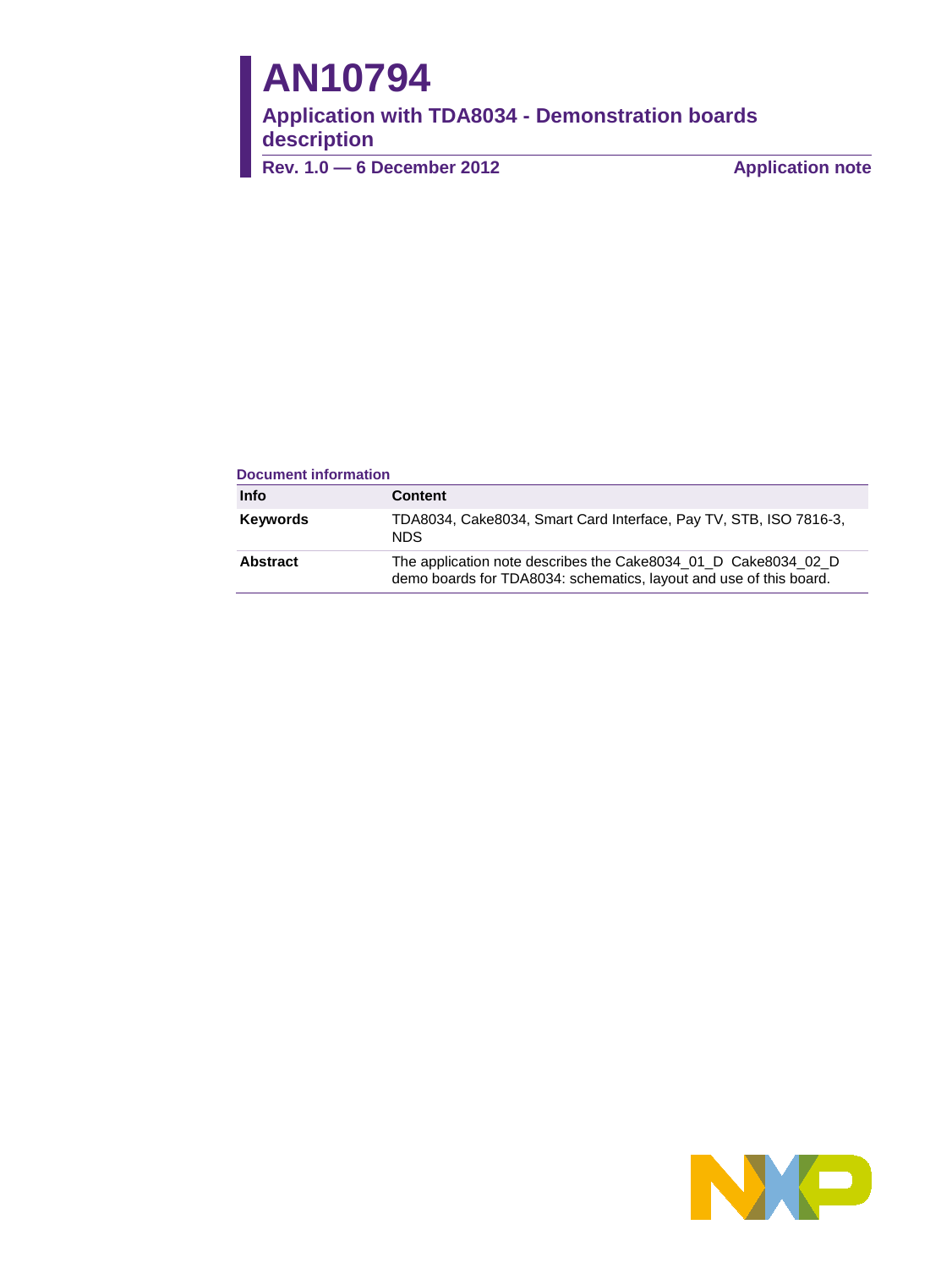| <b>Revision history</b> |  |
|-------------------------|--|
|-------------------------|--|

| <b>Rev</b> | Date     | <b>Description</b>     |
|------------|----------|------------------------|
| 1.0        | 20121206 | First official release |

# **Contact information**

For more information, please visit: [http://www.nxp.com](http://www.nxp.com/)

For sales office addresses, please send an email to: [salesaddresses@nxp.com](mailto:salesaddresses@nxp.com)

AN10794 All information provided in this document is subject to legal disclaimers. © NXP B.V. 2012. All rights reserved.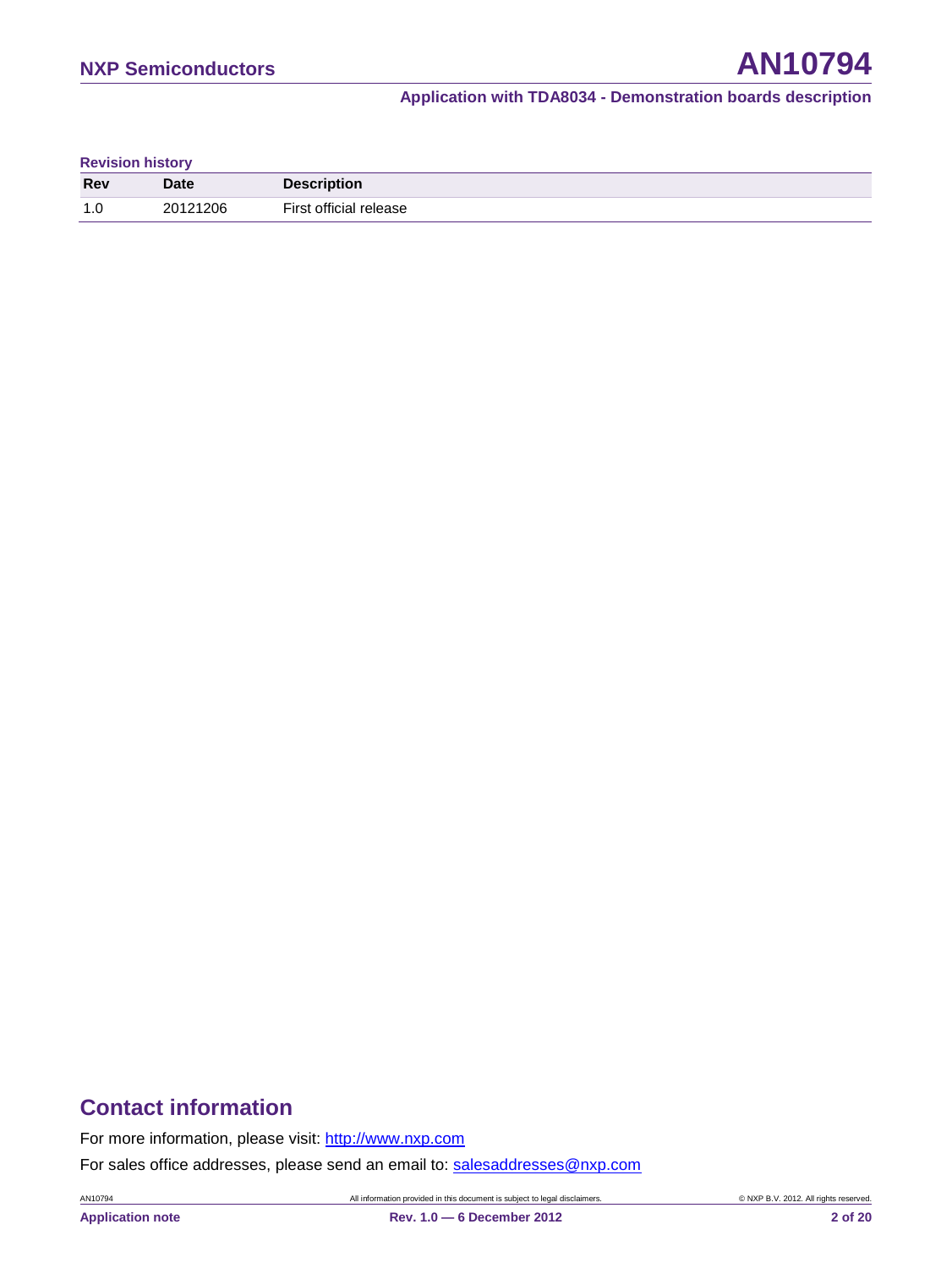# <span id="page-2-0"></span>**1. Introduction**

The TDA8034 is proposed in two packages: HVQFN24 for the TDA8034HN, and SO16 for the TDA8034T version.

In the document, the two versions will be referred as TDA8034 when the described feature is common. If a description is specific to a version, it will be

These application boards are single boards embedding the TDA8034, its capacitors, some connectors for external signals and a smart card connector.

This demonstration boards are planned to be used as daughter board, plugged on a mother board embedding the correct connectors.

For a first evaluation, the board can also be connected to a microcontroller board with a few wires.

# <span id="page-2-1"></span>**2. Hardware**

The following pictures present the whole boards:

- Electronic schematic
- Layout
- Components position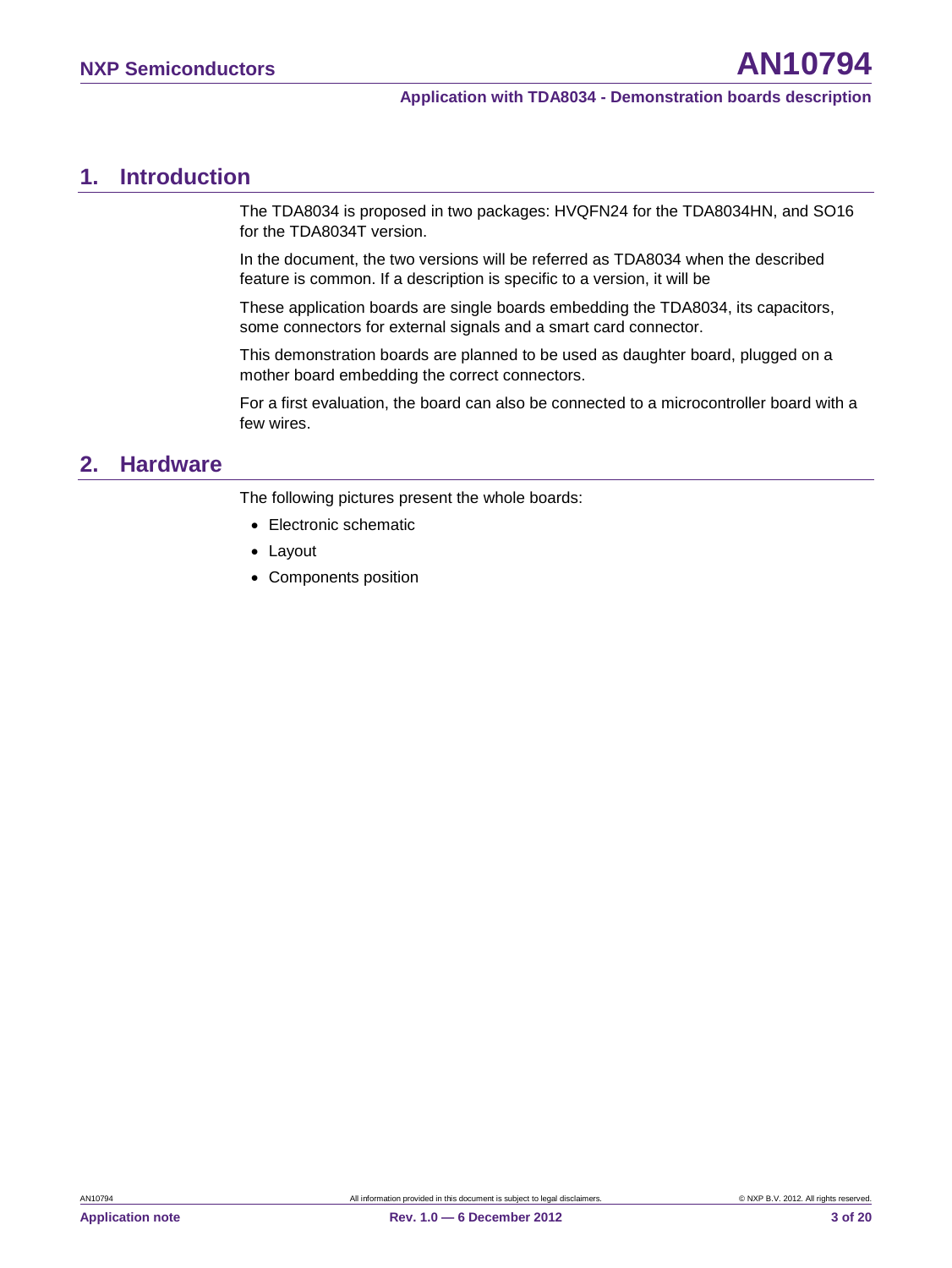<span id="page-3-0"></span>

## <span id="page-3-1"></span>**2.1 TDA8034T - SO16 package – Cake8034\_01\_D**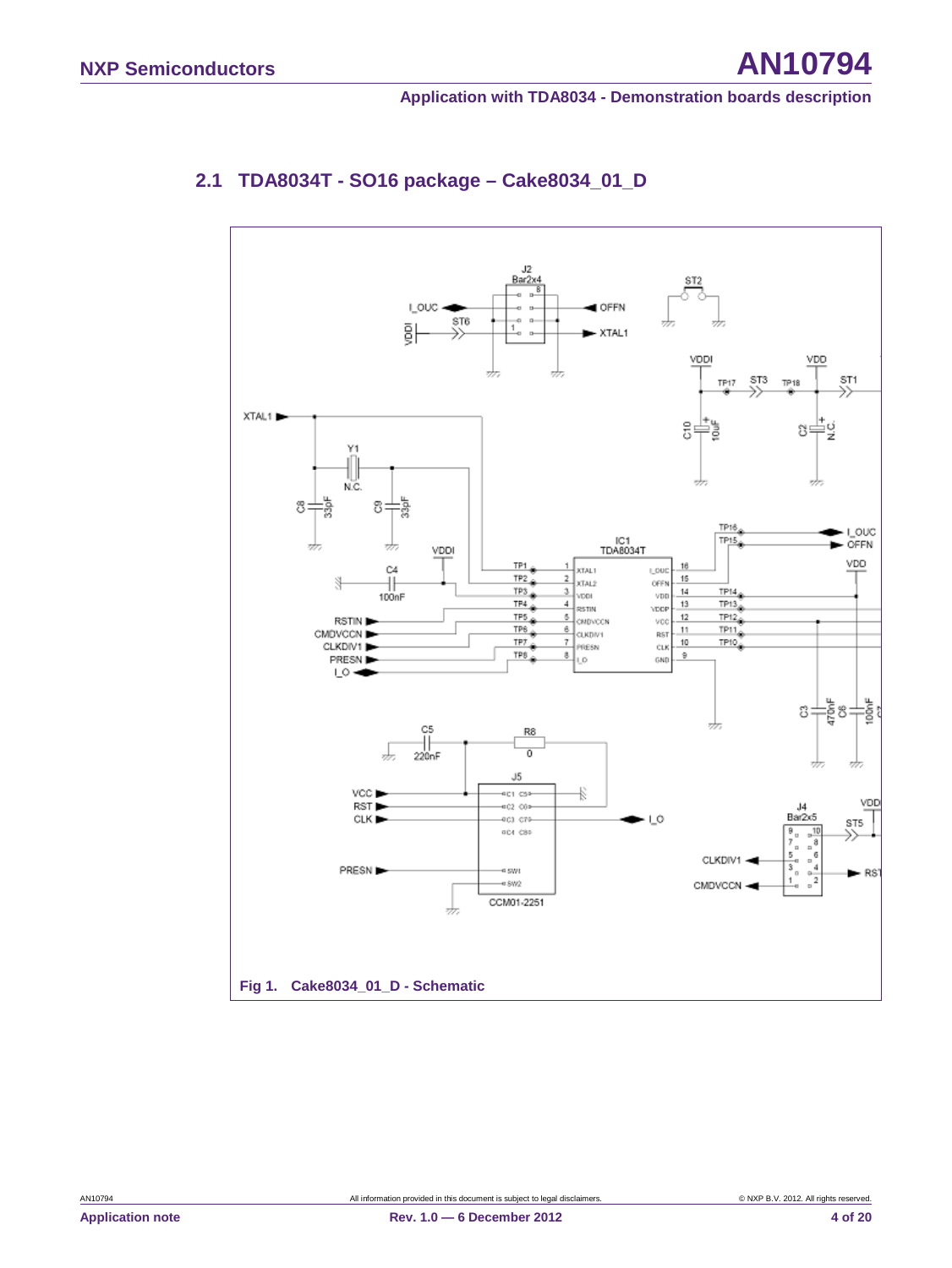

<span id="page-4-0"></span>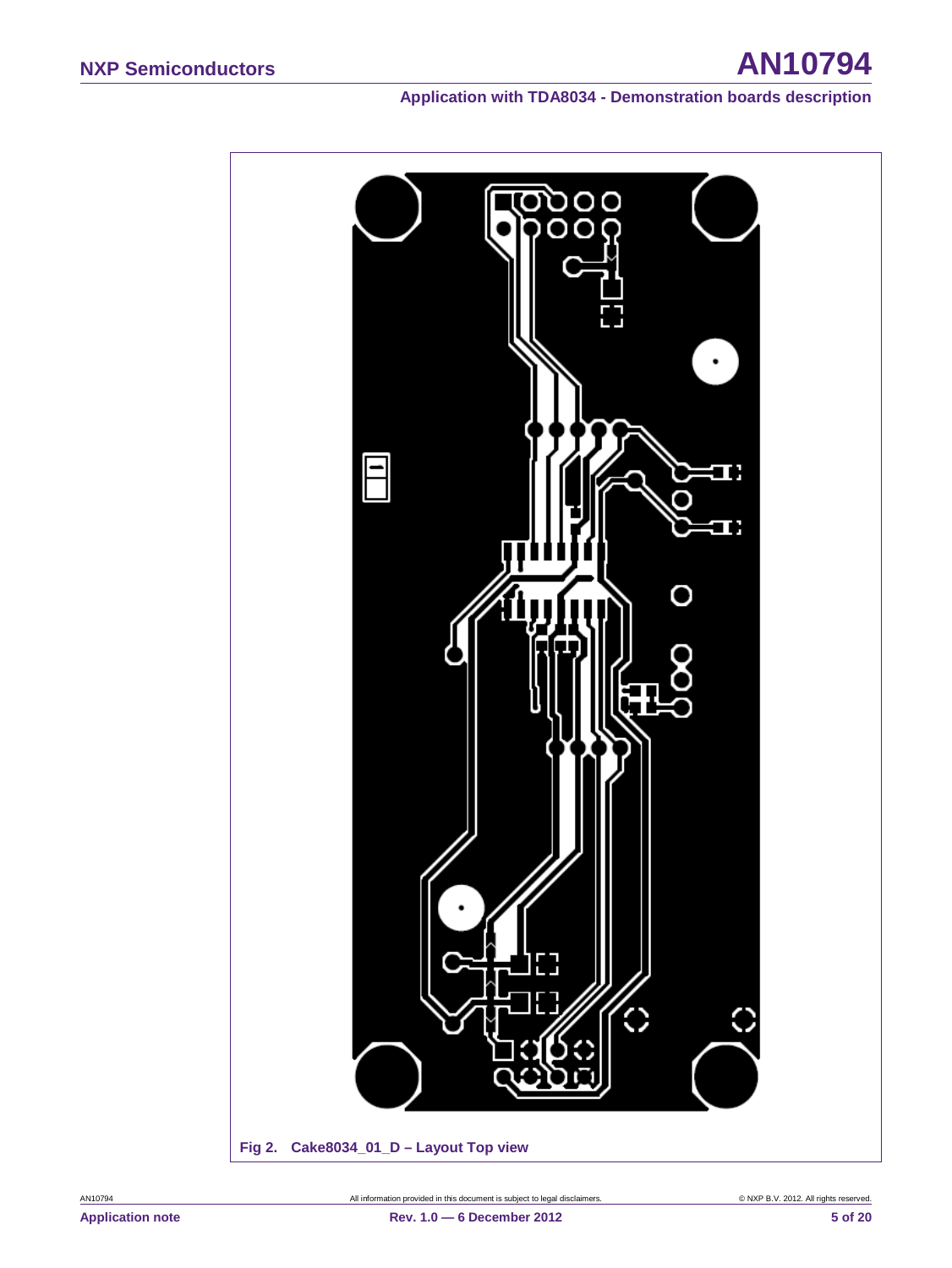<span id="page-5-0"></span>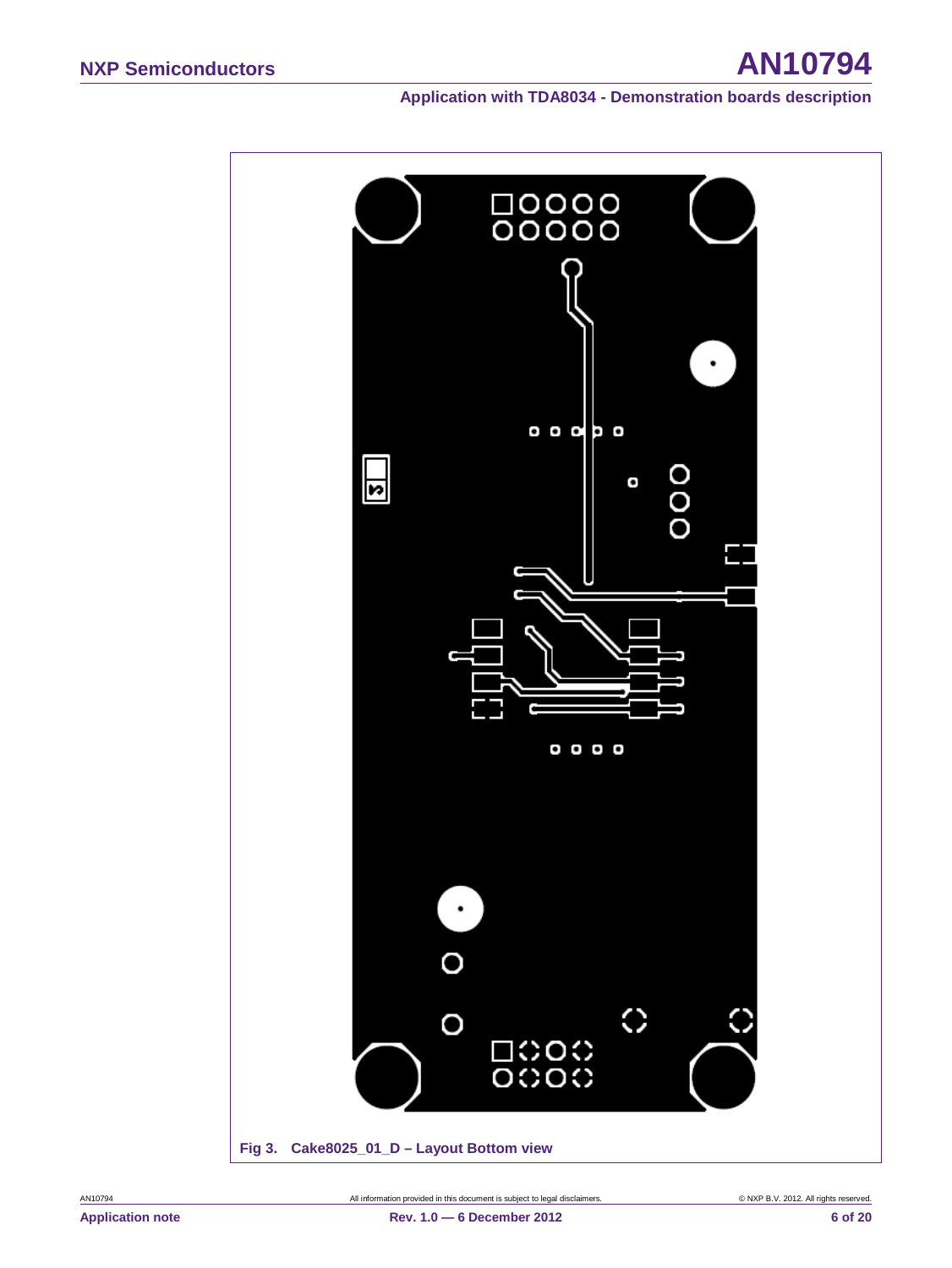

<span id="page-6-0"></span>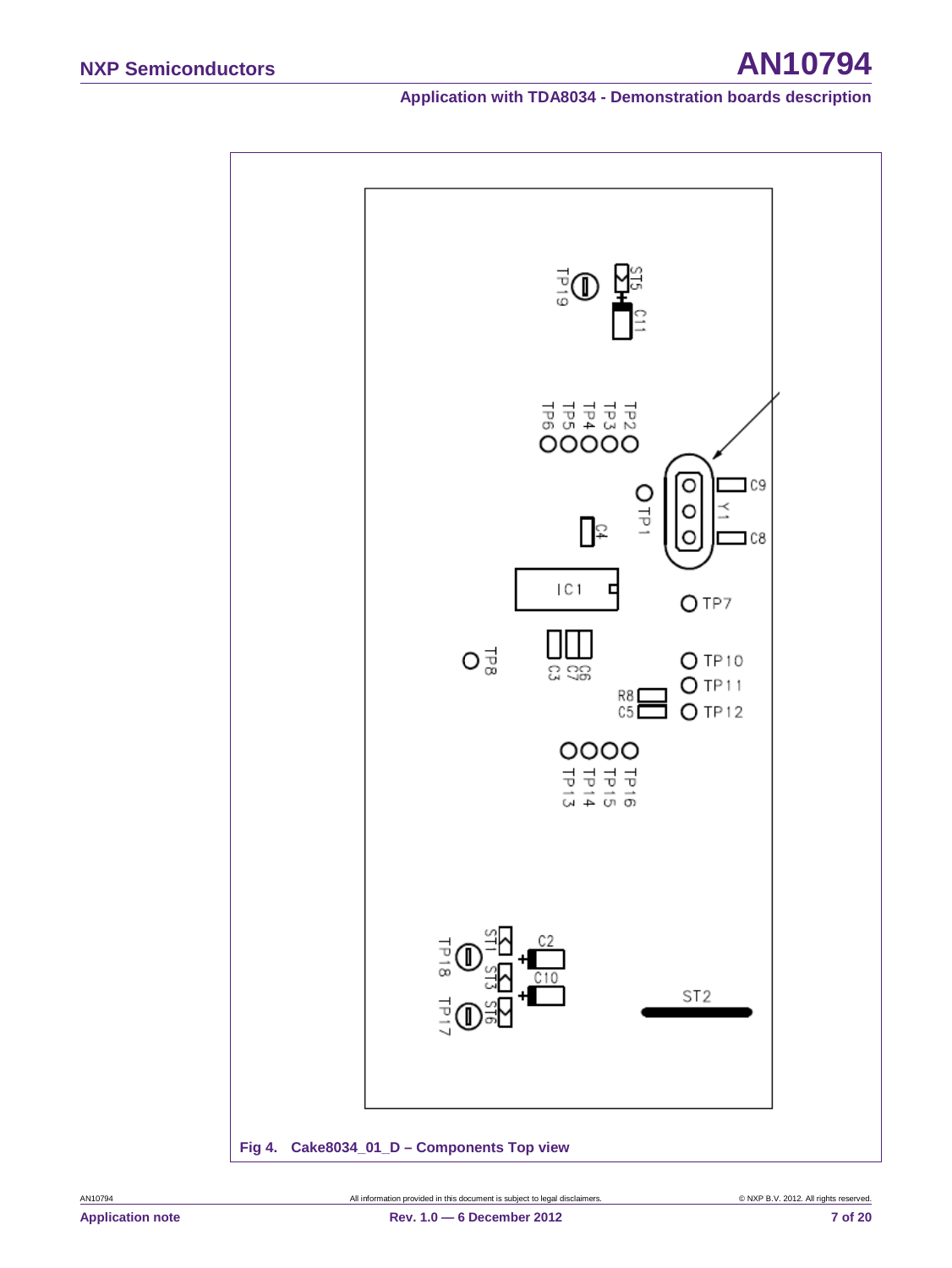

<span id="page-7-0"></span>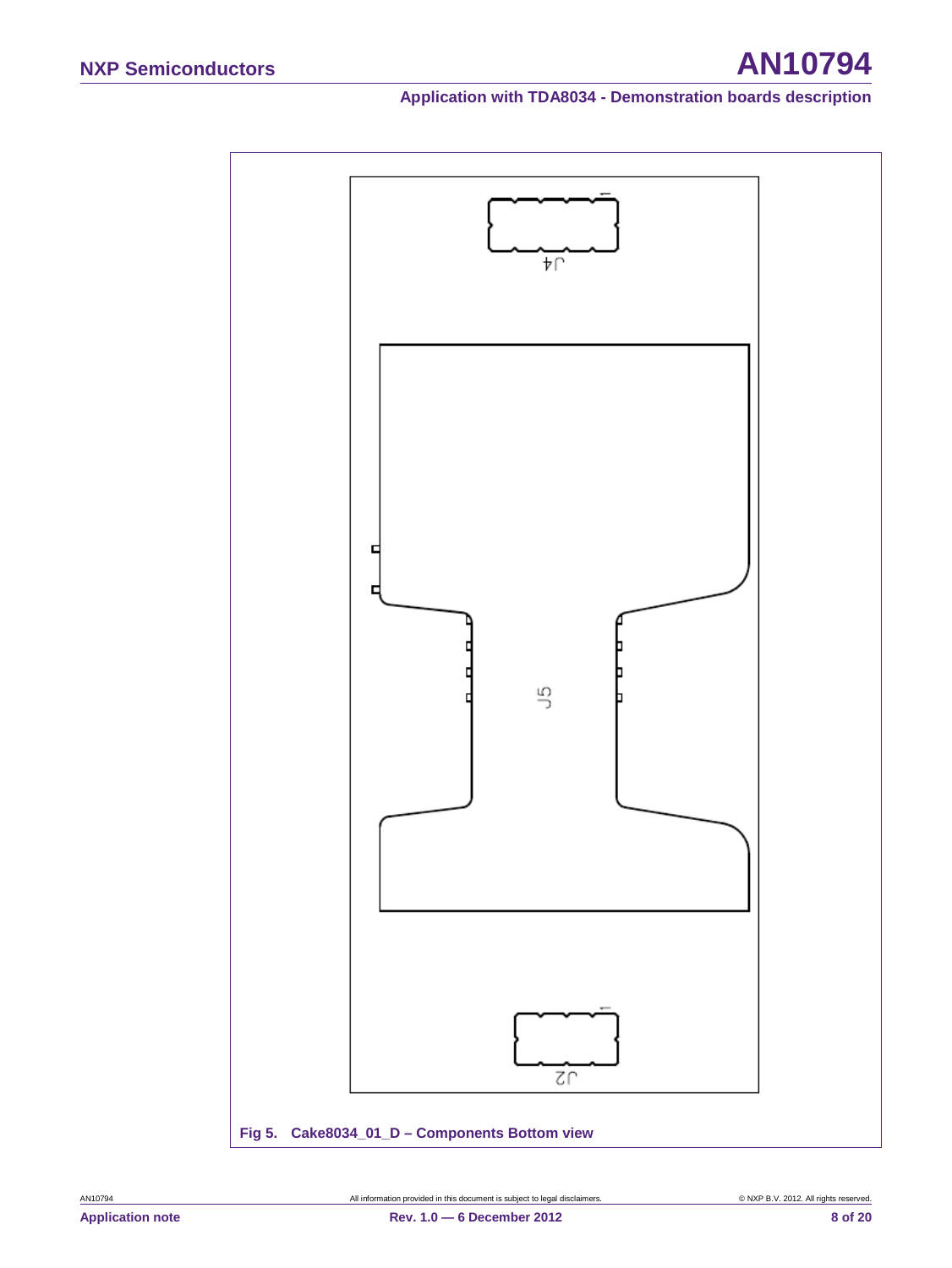| <b>COMPANY PART NO.</b> | <b>COUNT</b> | <b>REFERENCE</b> | <b>GEOMETRY</b>    | <b>DESCRIPTION</b>                                                                         | <b>Fournisseur</b> |
|-------------------------|--------------|------------------|--------------------|--------------------------------------------------------------------------------------------|--------------------|
| pnsx_bar2x4md           |              | J2               | con bar 254 2x4 md | Bar2x4, Barrette male droite double rangee, 2x4 points, Pas:2.54mm, H=7mm                  |                    |
| pnsx_bar2x5md           |              | J <sub>4</sub>   | con_bar_254_2x5_md | Bar2x5, Barrette male droite double rangee, 2x5 points, Pas:2.54mm, H=7mm                  |                    |
| pnsx c0603 100nf 50V    |              | C4 C6 C7         | c0603              | 100nF, Capacite X7R 0603 50V, 10%                                                          |                    |
| pnsx_c0603_220nf_25V    |              | C5               | c0603              | 220nF, Capacite X7R 0603 25V, 10%                                                          |                    |
| pnsx_c0603_33pf_50V     |              | C8 C9            | c0603              | 33pF, Capacite COG 0603 50V, 5%                                                            |                    |
| pnsx c0603 470nf 16V    |              | C <sub>3</sub>   | c0603              | 470nF, Capacite X5R 0603 16V, 10%                                                          |                    |
| pnsx_cav_1016           |              | ST <sub>2</sub>  | cav 1016           | CAV 10.16, Cavalier dore 10.16mm KONTEK:3130676000500                                      |                    |
| pnsx_chev_citr_s        |              | ST3 ST5 ST6      | chev citr o bom    | A SOUDER, Chevron Citroen 0603 !!! A SOUDER !!!                                            |                    |
| pnsx_hc49s_NC_plot      |              | Y1               | xtal hc49s plot    | N.C., Quartz package HC49/S *** NON CABLE*** sur plot femelle                              |                    |
| pnsx_itt_ccm01_2251     |              | J5               | con itt ccm01 2251 | CCM01-2251, ITT CANNON: CM01-2251LFT, Lecteur de carte 8 voies plus detection              | <b>NXP</b>         |
| pnsx_r0603_0            |              | R <sub>8</sub>   | r0603              | 0, Resistance Package CMS 0603 1% 0.1W                                                     |                    |
| pnsx_taja_10u_10v       |              | C10 C11          | cap_320x160x160_a  | 10uF, Capacite Tantalium Package TAJA AVX:TAJA106K010R, 10%, 10V-85 degres / 7V-125 degres |                    |
| pnsx_taja_nc            |              | C <sub>2</sub>   | cap_320x160x160_a  | N.C., Capacite Tantalium Package TAJA *** NON CABLE***, -, -                               |                    |
| pnsx_tda8034t           |              | IC1              | so16_sot109_1      | TDA8034T, NXP: TDA8034T IC Card Interface package:so16                                     | <b>NXP</b>         |
| pnsx tp boucle1 n       |              | TP17 TP18 TP19   | tp_boucle_d100     | 5001, TestPoint:KEYSTONE:5001 Noir                                                         |                    |
| zbulle01                |              |                  |                    | Circuit_imprime:BSX0085-1                                                                  |                    |
| ztulipe03               |              |                  |                    | BULLE06:barrette femelle tulipe 3points type E-TEC:SIB132S04701                            |                    |

<span id="page-8-0"></span>**Fig 6. Cake8034\_01\_D – Bill of material**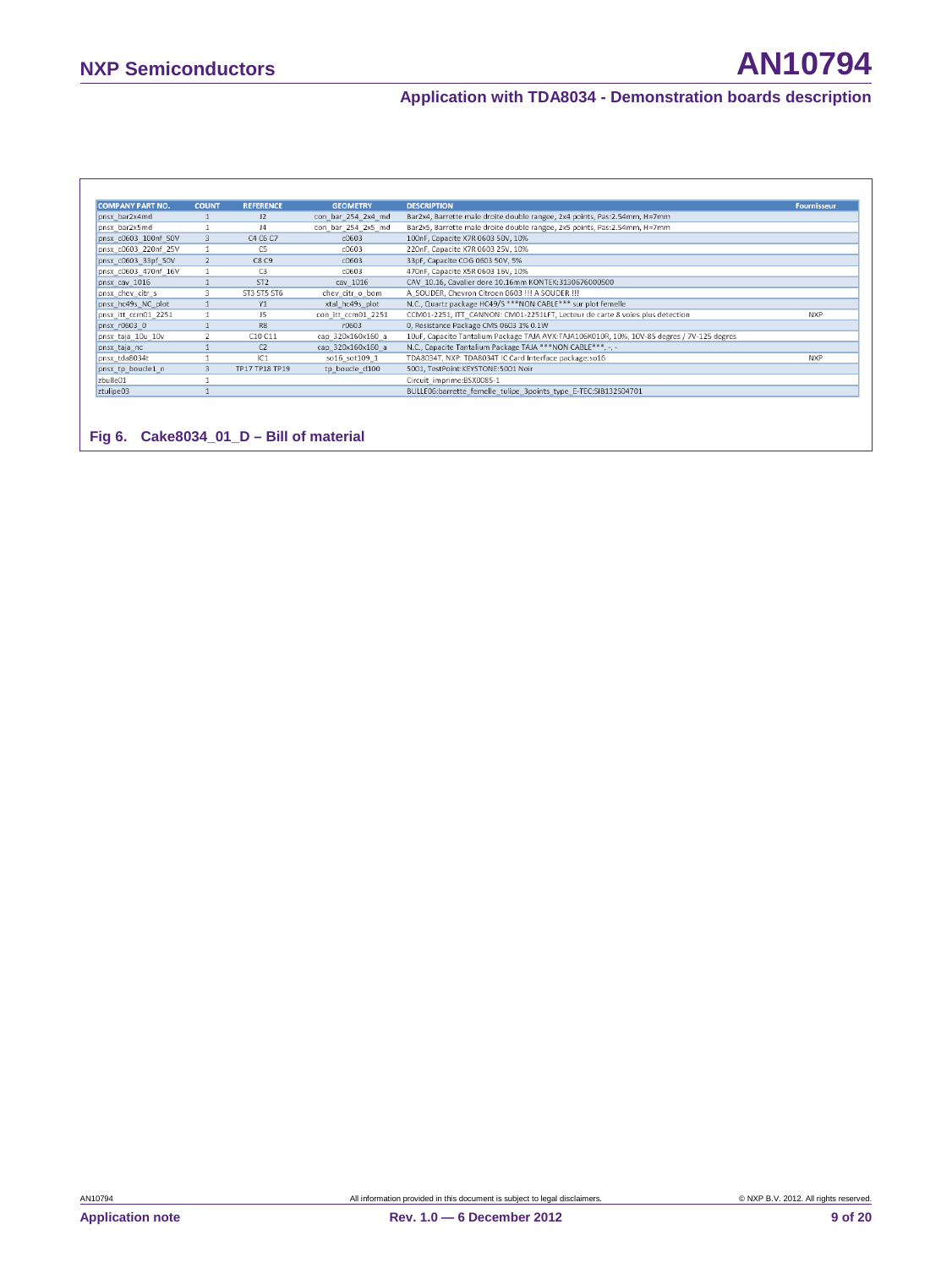<span id="page-9-0"></span>

# <span id="page-9-1"></span>**2.2 TDA8034HN – HVQFN24 package – Cake8034\_02\_D**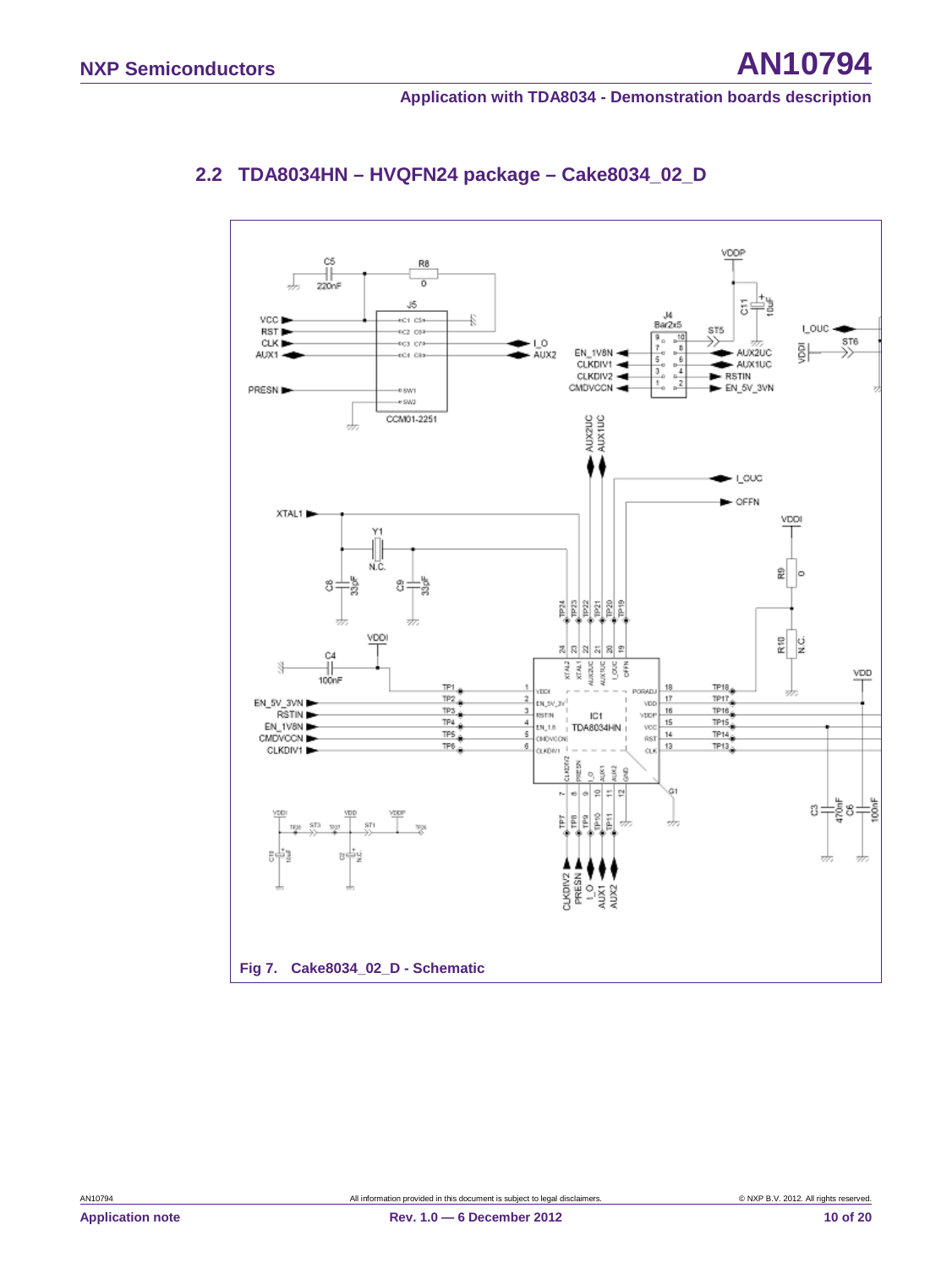<span id="page-10-0"></span>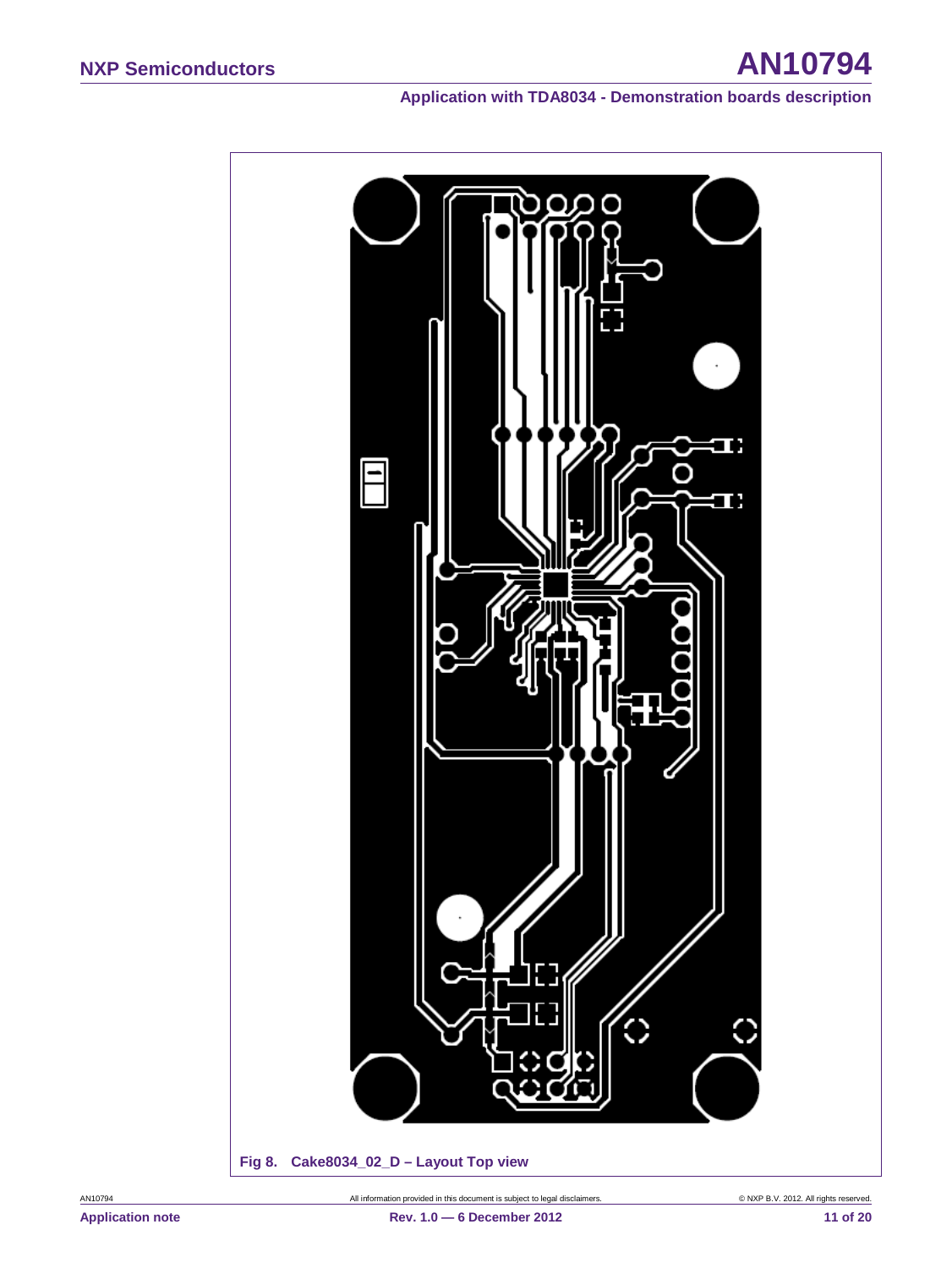# **NXP Semiconductors AN10794**

<span id="page-11-0"></span>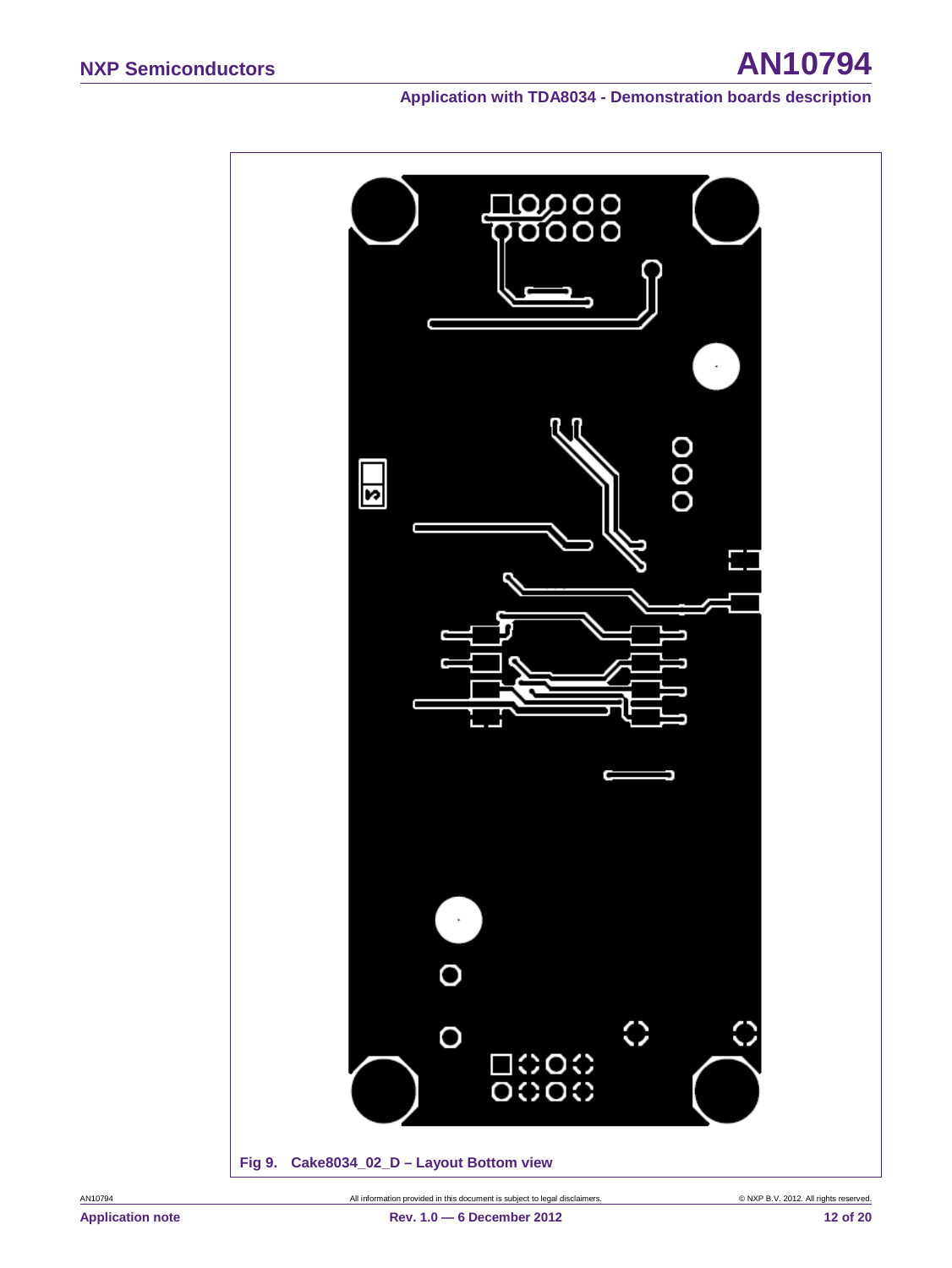

<span id="page-12-0"></span>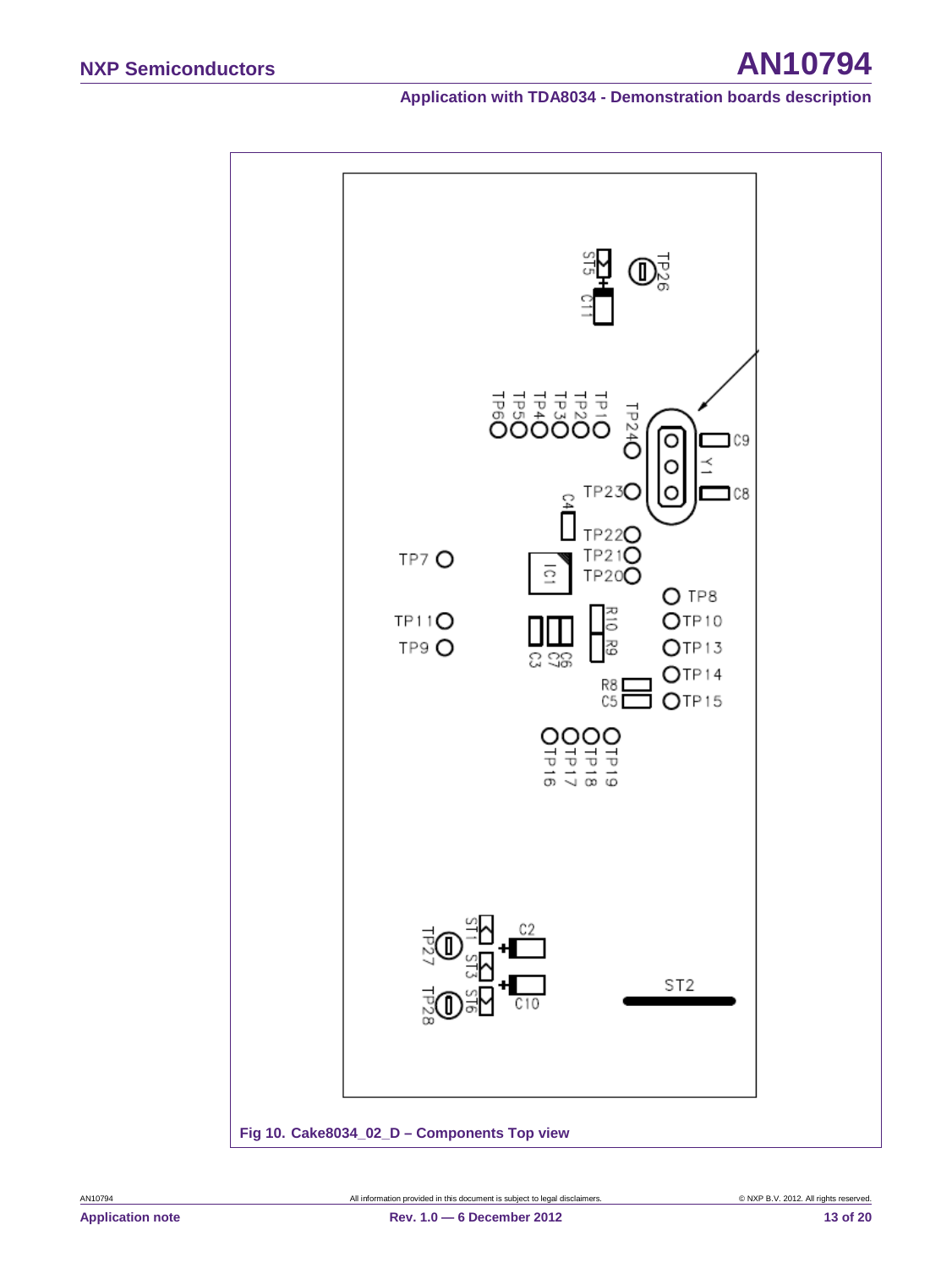

<span id="page-13-0"></span>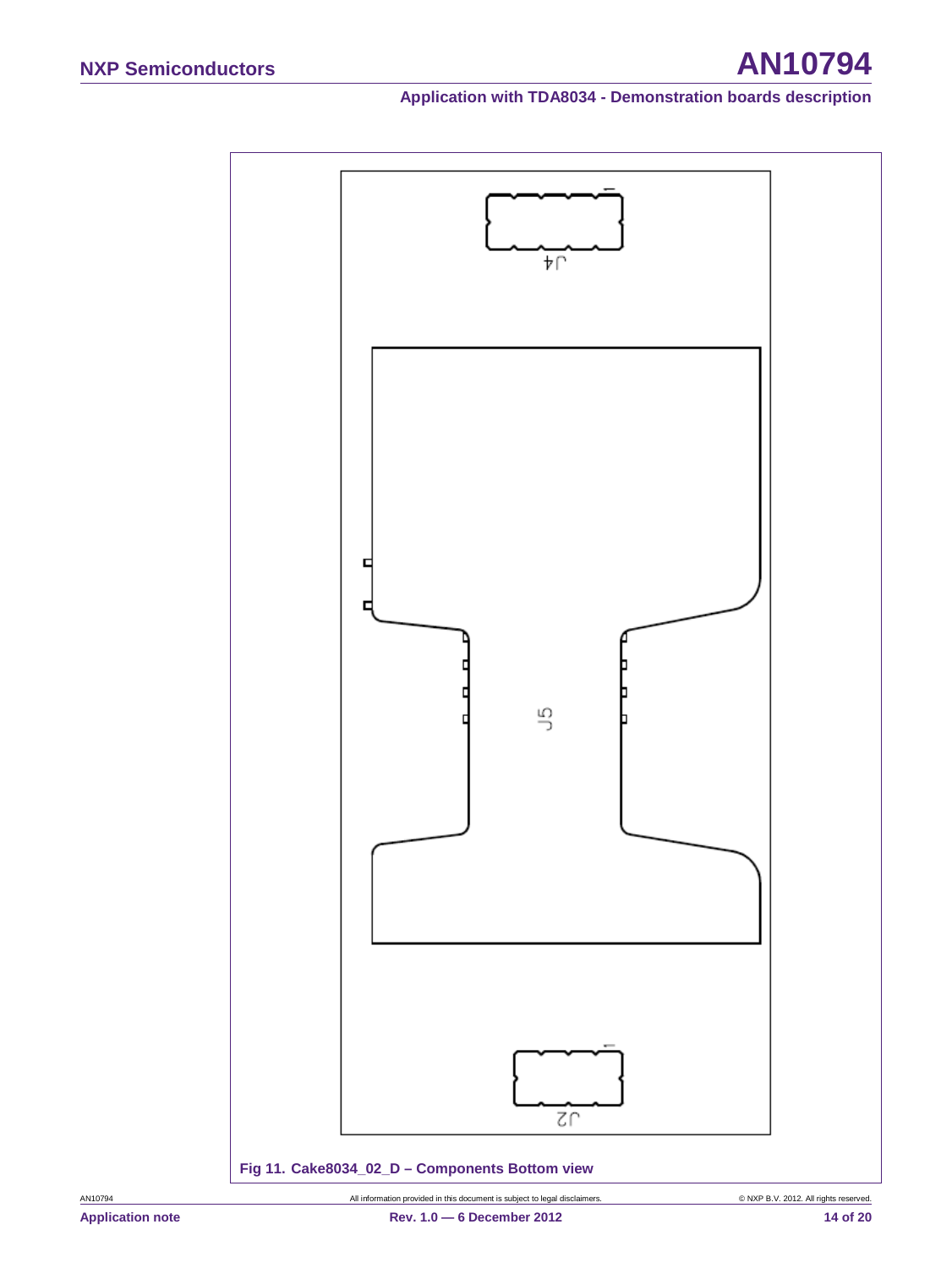| <b>COMPANY PART NO.</b> | <b>COUNT</b>  | <b>REFERENCE</b> | <b>GEOMETRY</b>              | <b>DESCRIPTION</b>                                                                         | <b>Fournisseur</b> |
|-------------------------|---------------|------------------|------------------------------|--------------------------------------------------------------------------------------------|--------------------|
| pnsx bar2x4md           |               | J2               | con bar 254 2x4 md           | Bar2x4, Barrette male droite double rangee, 2x4 points, Pas:2.54mm, H=7mm                  |                    |
| pnsx_bar2x5md           |               | I4               | con_bar_254_2x5_md           | Bar2x5, Barrette male droite double rangee, 2x5 points, Pas:2.54mm, H=7mm                  |                    |
| pnsx_c0603_100nf_50V    |               | C4 C6 C7         | c0603                        | 100nF, Capacite X7R 0603 50V, 10%                                                          |                    |
| pnsx_c0603_220nf_25V    |               | C5               | c0603                        | 220nF, Capacite X7R 0603 25V, 10%                                                          |                    |
| pnsx_c0603_33pf_50V     | $\mathcal{P}$ | C8 C9            | c0603                        | 33pF, Capacite COG 0603 50V, 5%                                                            |                    |
| pnsx c0603 470nf 16V    |               | C <sub>3</sub>   | c0603                        | 470nF, Capacite X5R 0603 16V, 10%                                                          |                    |
| pnsx_cav_1016           |               | ST <sub>2</sub>  | cav_1016                     | CAV_10.16, Cavalier dore 10.16mm KONTEK:3130676000500                                      |                    |
| pnsx_chev_citr_s        |               | ST3 ST5 ST6      | chev_citr_o_bom              | A_SOUDER, Chevron Citroen 0603 !!! A SOUDER !!!                                            |                    |
| pnsx_hc49s_NC_plot      |               | Y1               | xtal_hc49s_plot              | N.C., Quartz package HC49/S *** NON CABLE*** sur plot femelle                              |                    |
| pnsx_itt_ccm01_2251     |               | J5.              | con_itt_ccm01_2251           | CCM01-2251, ITT_CANNON: CM01-2251LFT, Lecteur de carte 8 voies plus detection              | <b>NXP</b>         |
| pnsx_r0603_0            |               | <b>R8 R9</b>     | r0603                        | 0, Resistance Package CMS 0603 1% 0.1W                                                     |                    |
| pnsx_r0603_nc           |               | R <sub>10</sub>  | r0603                        | N.C., Resistance Package CMS 0603 1% 0.1W *** NON CABLE***                                 |                    |
| pnsx_taja_10u_10v       |               | C10 C11          | cap 320x160x160 a            | 10uF, Capacite Tantalium Package TAJA AVX:TAJA106K010R, 10%, 10V-85 degres / 7V-125 degres |                    |
| pnsx_taja_nc            |               | C2               | cap_320x160x160_a            | N.C., Capacite Tantalium Package TAJA *** NON CABLE***, -, -                               |                    |
| pnsx_tda8034hn          |               | IC1              | hvgfn24_050_400x400_sot616_1 | TDA8034HN, NXP: TDA8034HN IC Card Interface package:hvgfn24                                | <b>NXP</b>         |
| pnsx_tp_boucle1_n       |               | TP26 TP27 TP28   | tp_boucle_d100               | 5001, TestPoint:KEYSTONE:5001 Noir                                                         |                    |
| zbulle01                |               |                  |                              | Circuit imprime:BSX0086-1                                                                  |                    |
| ztulipe03               |               |                  |                              | BULLE06:barrette_femelle_tulipe_3points_type_E-TEC:SIB132S04701                            |                    |

<span id="page-14-0"></span>**Fig 12. Cake8034\_02\_D – Bill of material**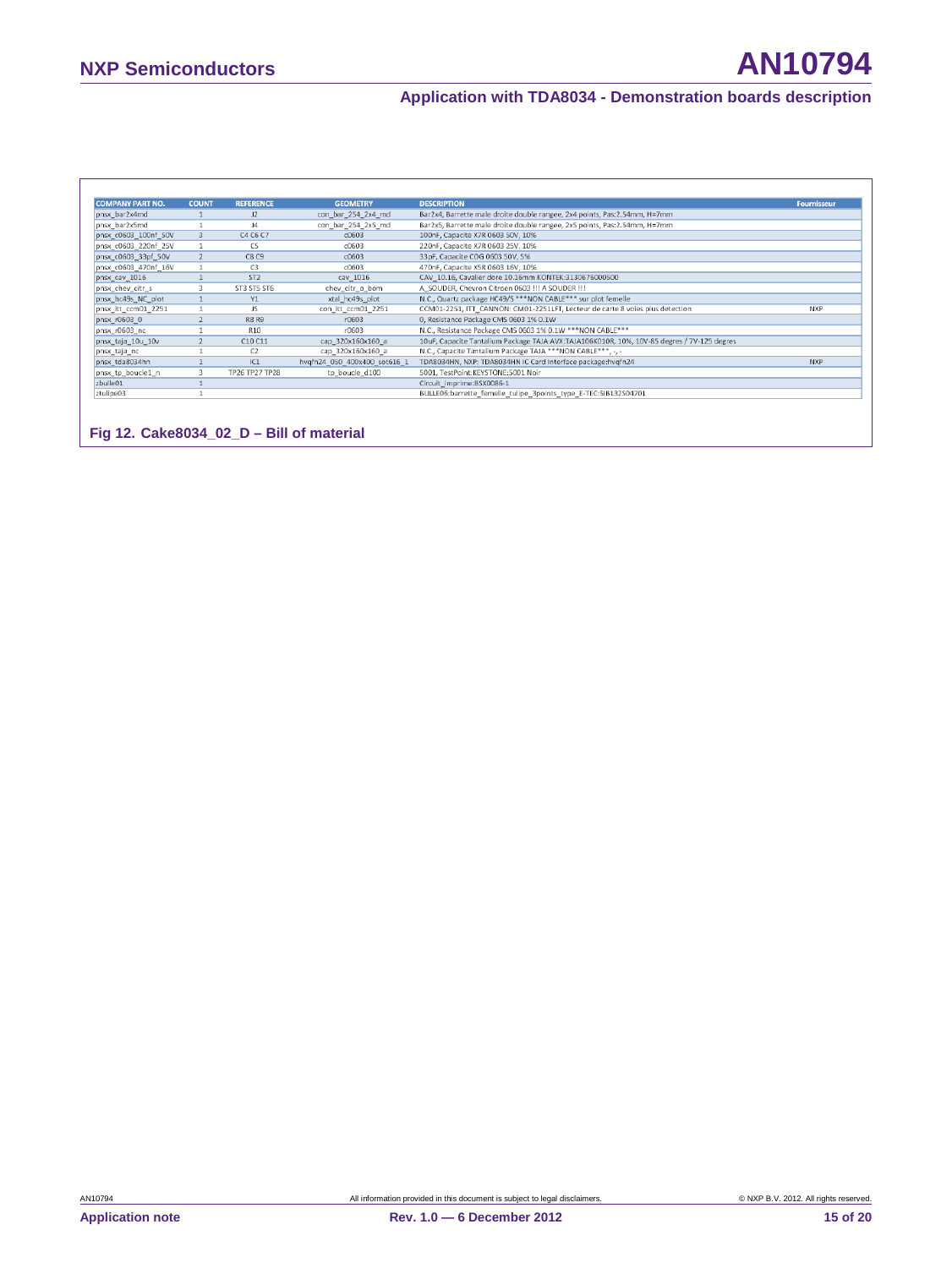# <span id="page-15-3"></span>**3. Daughter board**

The Cake8034 can be plugged on a mother board to be tested in a prototype.

The contact between the mother and the daughter board is made by the connectors named J2 and J4. The connectors used are a male straight HE10 2x4 pins for J2 and 2x5 pins for J4. The pitch is 2,54 mm

#### **3.1 Connection**

<span id="page-15-4"></span>

<span id="page-15-0"></span>All the contact interfaces needed to drive the TDA8034 are available on the J2 and J4 connectors. These signals are defined below.



<span id="page-15-2"></span><span id="page-15-1"></span>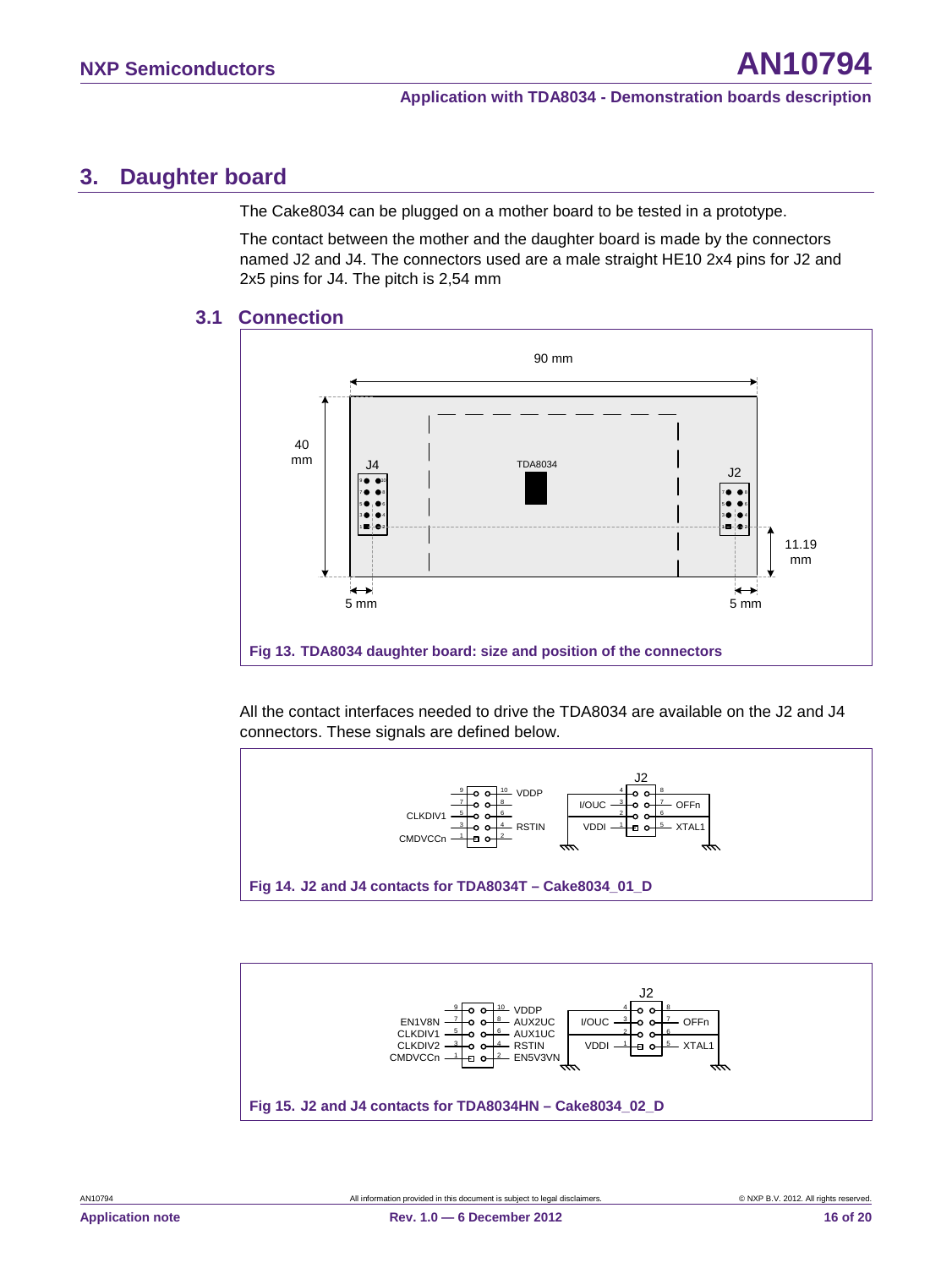#### <span id="page-16-0"></span>**3.2 Power supply**

Using this application, there are two power supply inputs for the TDA8034 (J2-1: VDDI and J4-10: VDDP). Therefore VDDI and VDD can be connected together.

This is the default configuration with ST3 soldered.

The power supply can also come from another external source, using the test points. In this case, it is possible to unconnect these pins from the mother board by unsoldering ST6 for VDD / VDDI, and ST5 for VDDP.

#### <span id="page-16-1"></span>**3.3 Clock**

With the TDA8034 demo board, it is assumed that the clock is supplied by the mother board.

In this case, the crystal doesn't need to be present on the board.

If the host cannot supply the clock, a crystal must be plugged in the Y1 connector. Two 33pF capacitors (C8, C9) are already present on the board for this option.

#### <span id="page-16-2"></span>**3.4 Application**

To develop an application with these boards, refer to the TDA8034 application note: AN10792.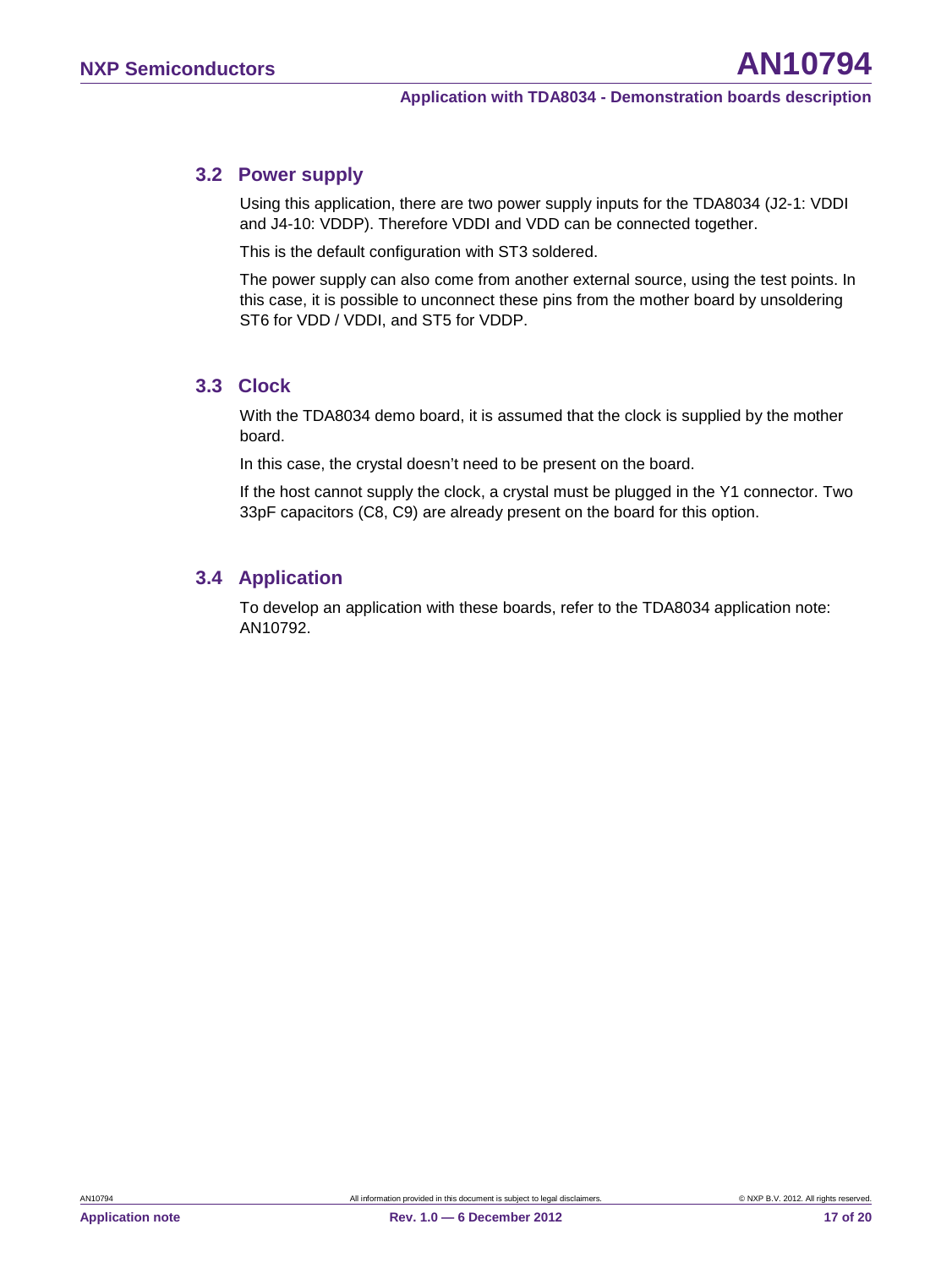# <span id="page-17-0"></span>**4. Legal information**

#### <span id="page-17-1"></span>**4.1 Definitions**

**Draft —** The document is a draft version only. The content is still under internal review and subject to formal approval, which may result in modifications or additions. NXP Semiconductors does not give any representations or warranties as to the accuracy or completeness of information included herein and shall have no liability for the consequences of use of such information.

### <span id="page-17-2"></span>**4.2 Disclaimers**

**Limited warranty and liability —** Information in this document is believed to be accurate and reliable. However, NXP Semiconductors does not give any representations or warranties, expressed or implied, as to the accuracy or completeness of such information and shall have no liability for the consequences of use of such information.

In no event shall NXP Semiconductors be liable for any indirect, incidental, punitive, special or consequential damages (including - without limitation lost profits, lost savings, business interruption, costs related to the removal or replacement of any products or rework charges) whether or not such damages are based on tort (including negligence), warranty, breach of contract or any other legal theory.

Notwithstanding any damages that customer might incur for any reason whatsoever, NXP Semiconductors' aggregate and cumulative liability towards customer for the products described herein shall be limited in accordance with the Terms and conditions of commercial sale of NXP Semiconductors.

**Right to make changes —** NXP Semiconductors reserves the right to make changes to information published in this document, including without limitation specifications and product descriptions, at any time and without notice. This document supersedes and replaces all information supplied prior to the publication hereof.

**Suitability for use —** NXP Semiconductors products are not designed, authorized or warranted to be suitable for use in life support, life-critical or safety-critical systems or equipment, nor in applications where failure or malfunction of an NXP Semiconductors product can reasonably be expected to result in personal injury, death or severe property or environmental damage. NXP Semiconductors accepts no liability for inclusion and/or use of NXP Semiconductors products in such equipment or applications and therefore such inclusion and/or use is at the customer's own risk.

**Applications —** Applications that are described herein for any of these products are for illustrative purposes only. NXP Semiconductors makes no representation or warranty that such applications will be suitable for the specified use without further testing or modification.

Customers are responsible for the design and operation of their applications and products using NXP Semiconductors products, and NXP Semiconductors accepts no liability for any assistance with applications or

customer product design. It is customer's sole responsibility to determine whether the NXP Semiconductors product is suitable and fit for the customer's applications and products planned, as well as for the planned application and use of customer's third party customer(s). Customers should provide appropriate design and operating safeguards to minimize the risks associated with their applications and products.

NXP Semiconductors does not accept any liability related to any default, damage, costs or problem which is based on any weakness or default in the customer's applications or products, or the application or use by customer's third party customer(s). Customer is responsible for doing all necessary testing for the customer's applications and products using NXP Semiconductors products in order to avoid a default of the applications and the products or of the application or use by customer's third party customer(s). NXP does not accept any liability in this respect.

**Export control —** This document as well as the item(s) described herein may be subject to export control regulations. Export might require a prior authorization from competent authorities.

**Evaluation products —** This product is provided on an "as is" and "with all faults" basis for evaluation purposes only. NXP Semiconductors, its affiliates and their suppliers expressly disclaim all warranties, whether express, implied or statutory, including but not limited to the implied warranties of noninfringement, merchantability and fitness for a particular purpose. The entire risk as to the quality, or arising out of the use or performance, of this product remains with customer.

In no event shall NXP Semiconductors, its affiliates or their suppliers be liable to customer for any special, indirect, consequential, punitive or incidental damages (including without limitation damages for loss of business, business interruption, loss of use, loss of data or information, and the like) arising out the use of or inability to use the product, whether or not based on tort (including negligence), strict liability, breach of contract, breach of warranty or any other theory, even if advised of the possibility of such damages

Notwithstanding any damages that customer might incur for any reason whatsoever (including without limitation, all damages referenced above and all direct or general damages), the entire liability of NXP Semiconductors, its affiliates and their suppliers and customer's exclusive remedy for all of the foregoing shall be limited to actual damages incurred by customer based on reasonable reliance up to the greater of the amount actually paid by customer for the product or five dollars (US\$5.00). The foregoing limitations, exclusions and disclaimers shall apply to the maximum extent permitted by applicable law, even if any remedy fails of its essential purpose.

## <span id="page-17-3"></span>**4.3 Trademarks**

Notice: All referenced brands, product names, service names and trademarks are property of their respective owners.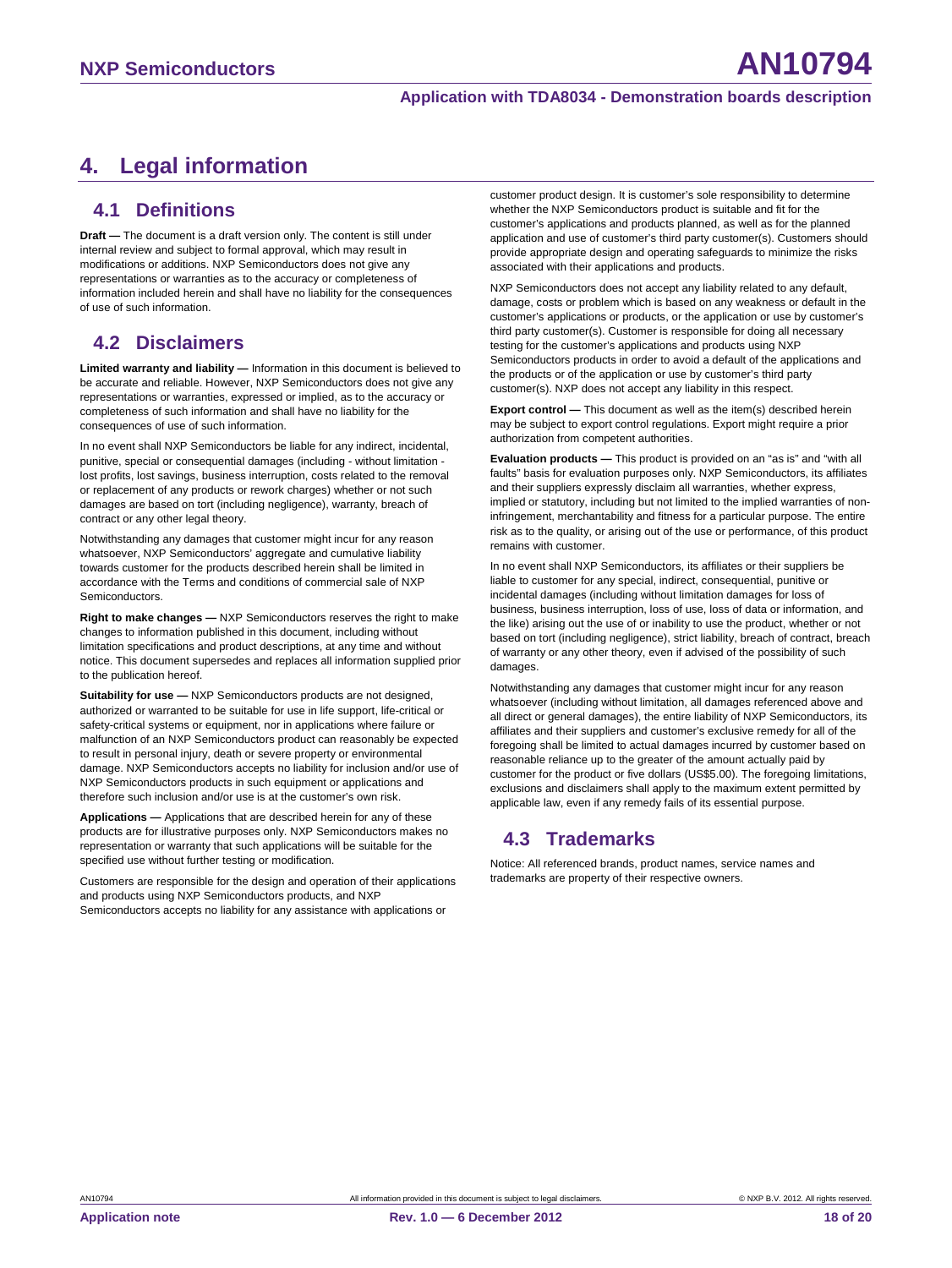# <span id="page-18-0"></span>**5. List of figures**

| Fig 1.  | Cake8034_01_D - Schematic 4                  |
|---------|----------------------------------------------|
| Fig 2.  | Cake8034_01_D - Layout Top view5             |
| Fig 3.  | Cake8025_01_D - Layout Bottom view6          |
| Fig 4.  | Cake8034_01_D - Components Top view7         |
| Fig 5.  | Cake8034_01_D - Components Bottom view8      |
| Fig 6.  | Cake8034_01_D - Bill of material9            |
| Fig 7.  | Cake8034_02_D - Schematic  10                |
| Fig 8.  | Cake8034_02_D - Layout Top view11            |
| Fig 9.  | Cake8034_02_D - Layout Bottom view 12        |
| Fig 10. | Cake8034_02_D - Components Top view13        |
| Fig 11. | Cake8034_02_D - Components Bottom view 14    |
| Fig 12. | Cake8034_02_D - Bill of material15           |
| Fig 13. | TDA8034 daughter board: size and position of |
|         |                                              |
| Fig 14. | J2 and J4 contacts for TDA8034T -            |
|         |                                              |
| Fig 15. | J2 and J4 contacts for TDA8034HN -           |
|         |                                              |